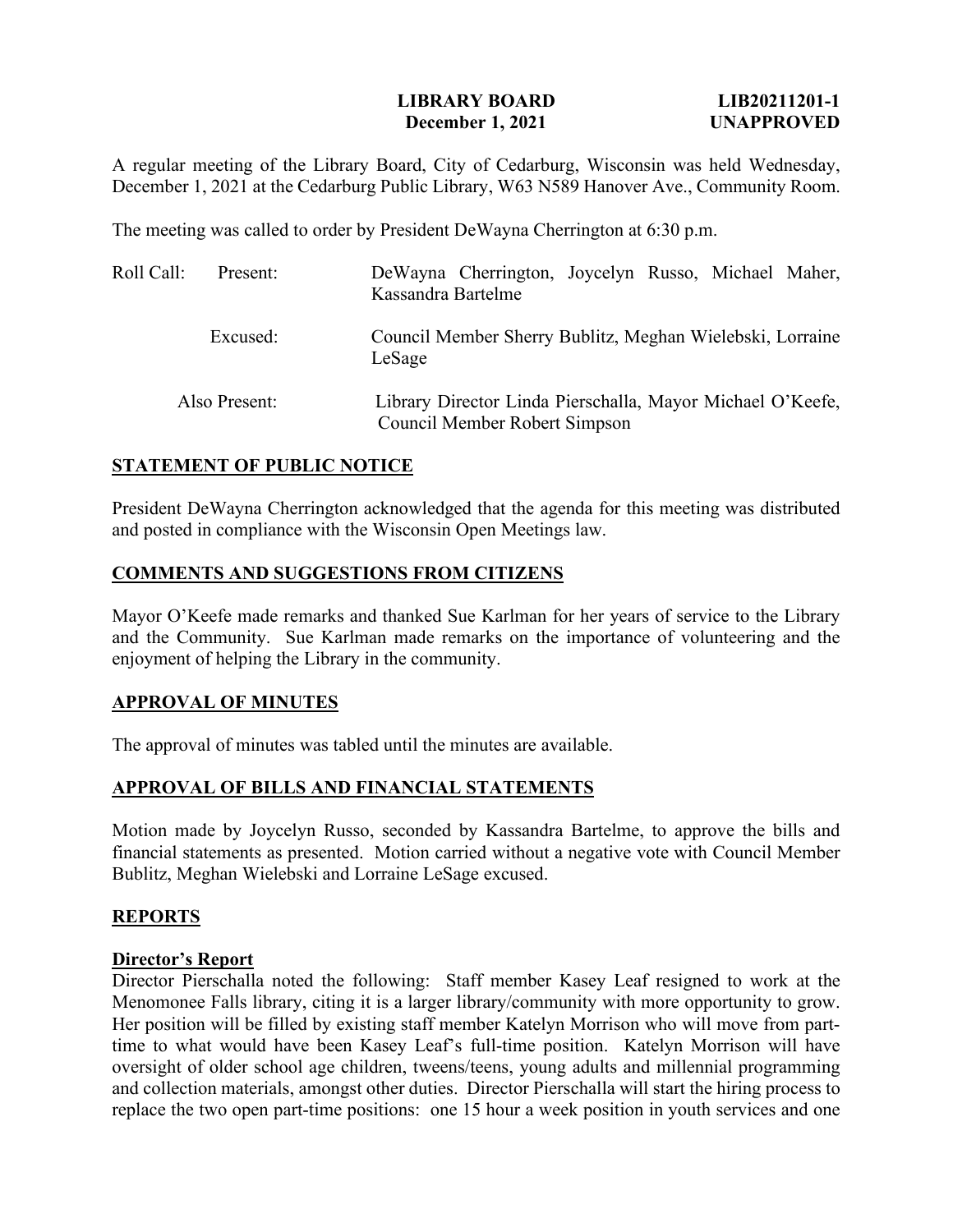## **LIBRARY BOARD LIB20211201-2 December 1, 2021 UNAPPROVED**

30 hour a week position in adult services. These are not additional positions but replacement for open positions.

An All Staff In-service training day is scheduled for Friday, December 10. The library will be closed to the public for all staff to be trained on various matters of library service/programs/eresources/technology throughout the day.

The Library Advisory Committee resumed with the school district library staff. Director Pierschalla attended the November meeting at Thorson school, and they will help support our library's winter reading challenge with school promotion. Katelyn Morrison will be on this committee going forward and be the school and public library liaison.

Director Pierschalla attended the Wisconsin Library Association Conference in Green Bay. In addition to attending many useful programs and networking, she met with vendors in the exhibit hall. EnvisionWare who is contracted for the new AMH (automated material handler or sorter that is attached to the outdoor bookdrop) also provided a quote for 4 new self-check stations. These are roughly the same price as our current vendor but the annual maintenance agreement is \$10,000 less. In addition, all hardware would be on the same maintenance contract. Director Pierschalla will be requesting ARPA funds of approx. \$25,000 to cover the cost of 4 new self-check stations, two of which will have credit/debit card readers for patrons to pay fines at the station.

## **School Report**

Lorraine LeSage emailed the following update: The Library team presented our Library plan to the Curriculum Council of the School Board at November's meeting. Some concerns were expressed regarding our digital citizenship curriculum and the use of the term hate speech by common sense media. We will be returning to present our plan next week Thursday at the Curriculum Committee meeting. It is the goal to have our Library plan approved by the School Board.

We continue to promote the Public Library's programs for students in our school, both as a part of library classes and school announcements. Parkview has created a bulletin board in the Library displaying programs for students. I thought it was such a great idea that I am going to do the same thing in the other schools.

# **UNFINISHED BUSINESS**

### **Update on Website Redesign**

Director Pierschalla reported the design is still under construction and will have a display ready for January's Board meeting in the Community Room which will have a projector/screen for the Board to see the update progress.

### **NEW BUSINESS**

# **Discuss Community Room Rental Policy; and Action Thereon**

Discussion determined to keep the policy status quo and monitor how things go in the new year. Discussion included that the charges currently assigned for use of the Community Room are